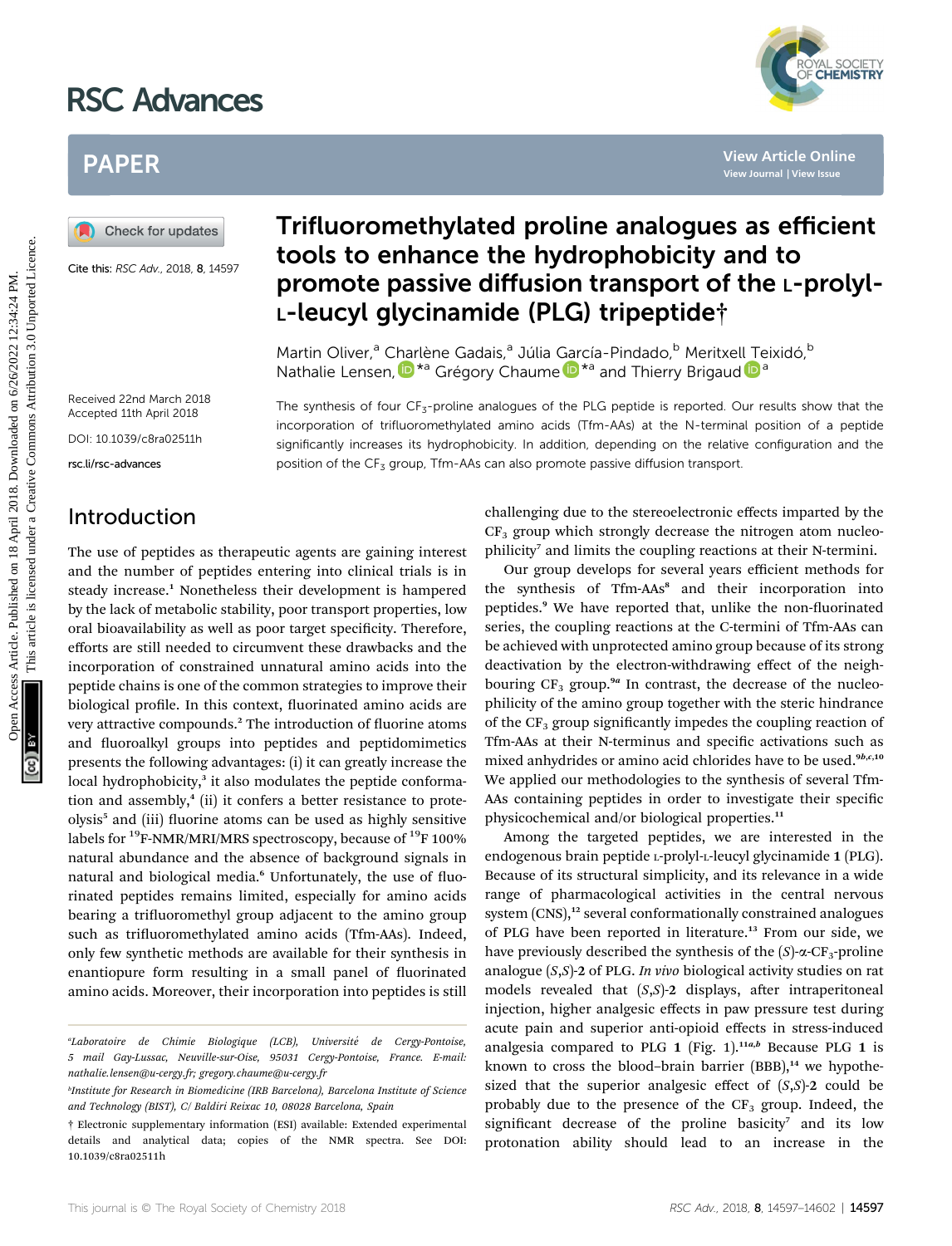Fig. 1 Chemical structure of PLG and  $CF_3$ -PLG analogues.

hydrophobicity parameter enabling the fluorinated PLG analogue  $(S, S)$ -2 to better cross the BBB and enter the CNS. In order to confirm our hypothesis, we report here the synthesis of four  $CF_3$ -proline analogues of PLG. Their hydrophobicity as well as their ability to cross the BBB were assessed and compared to PLG 1.

#### Results and discussion

#### Synthesis of the  $CF_3$ -proline analogues of PLG

Four fluorinated analogues of PLG, corresponding to two pairs of diastereomers, have been considered to evaluate the effect of the  $CF_3$  group in  $\alpha$  position of the N-terminal amino group on hydrophobicity and membrane permeation. The collected data should also provide valuable information related to the influence of the configuration of the chiral center bearing the  $CF<sub>3</sub>$ group and its position along the 5-membered ring. In addition to the  $(S)$ - $\alpha$ -CF<sub>3</sub>-proline  $(S)$ -4 used for the synthesis of peptide  $(S,S)$ -2, three other fluorinated amino acids, namely the  $(R)$ - $\alpha$ - $CF_3$ -proline (R)-4, the (S,S)-CF<sub>3</sub>-pseudoproline (S,S)-5 and the  $(R,S)$ -CF<sub>3</sub>-pseudoproline  $(R,S)$ -5, were selected to substitute the proline residue into the PLG sequence. The preparation of these trifluoromethylated amino acids in enantiopure form has been previously reported by our group.<sup>8a,d</sup>

The synthesis of the corresponding peptides  $[(R, S)$ -2,  $(S, S, S)$ -3 and  $(R, S, S)$ -3] has been performed following the protocol described for the synthesis of  $(S, S)$ -2.<sup>11a</sup> As mentioned before, the incorporation of the fluorinated proline surrogates into the peptide chain does not required preliminary protection of the amino group. Nevertheless, the reverse addition of the unprotected CF<sub>3</sub>-amino acids to the preformed hydrochloride salt of

 $(S)$ -Leu-Gly-NH<sub>2</sub> dipeptide using the classical 1-(3dimethylaminopropyl)-3-ethylcarbodiimide hydrochloride (EDCI) and 1-hydroxybenzotriazole (HOBt) coupling reagents is required to prevent the formation of diketopiperazine side products. While the synthesis of the  $(S)$ - $\alpha$ -CF<sub>3</sub>-proline containing peptide  $(S,S)$ -2 occurred in very good yield  $(89\%)$ , the coupling reaction starting from  $(R)$ - $\alpha$ -CF<sub>3</sub>-proline  $(R)$ -4 gave the corresponding peptide  $(R,S)$ -2 in low yield  $(22%)$  (Scheme 1). This result may be explained by a mismatched double stereodifferentiation between the  $(R)$ - $\alpha$ -CF<sub>3</sub>-proline residue and the  $(S)$ -Leu-Gly-NH<sub>2</sub> dipeptide. The peptide 3 diastereomers  $[(S,S,S)]$ -3 and  $(R, S, S)$ -3] were obtained by coupling  $(S, S)$ - and  $(R, S)$ -CF<sub>3</sub>pseudoproline 5 with the  $(S)$ -Leu-Gly-NH<sub>2</sub> dipeptide (53% and 55% respectively).

#### Measurement of the isocratic hydrophobicity index  $\varphi_0$

The hydrophobicity of the fluorinated analogues of PLG has then been assessed and compared to the native PLG 1 in order to investigate the specific effect imparted by the  $CF_3$  group. For this purpose, we applied a chromatographic method, first developed by Valko et al.,<sup>15</sup> which proved to be very convenient for evaluating the hydrophobicity index of fluorinated peptides.<sup>16</sup> It is based on the measurement of the isocratic hydrophobicity index  $(\varphi_0)$  which is defined as the percentage (by volume) of organic solvent required to achieve an equal distribution of compound between the polar mobile and apolar stationary phases. Thus, higher is the  $\varphi_0$  value, more hydrophobic is the compound. The method involves the measurement of the logarithm of retention factor  $k \left( \log k \right)$  values by reversed-phase high-performance liquid chromatography (RP-HPLC) using various organic-phase concentrations in the mobile phase (in our case, the acetonitrile is used). By plotting the  $\log k$  values as a function of the acetonitrile concentration, the  $\varphi_0$  value can be obtained from the slope and the intercept of the linear regression ( $\varphi_0 = -$  intercept/slope). A good correlation between the  $\varphi_0$  and the log P values was shown.<sup>15</sup> The hydrophobicity index of our peptides was first measured at pH 7. The fluorinated PLG analogues 2 and 3 (entries 2-5, Table 1) display **PSC**<br> **Operation Common Securities** Article. Published on 14<br> **CALCONS** Article 2018. The properties are the sense are the sense are the sense are the sense are the sense are the sense are the sense are the sense are the



Scheme 1 Synthesis of  $CF_{5}$ -proline and  $CF_{5}$ -pseudoproline containing PLG analogues.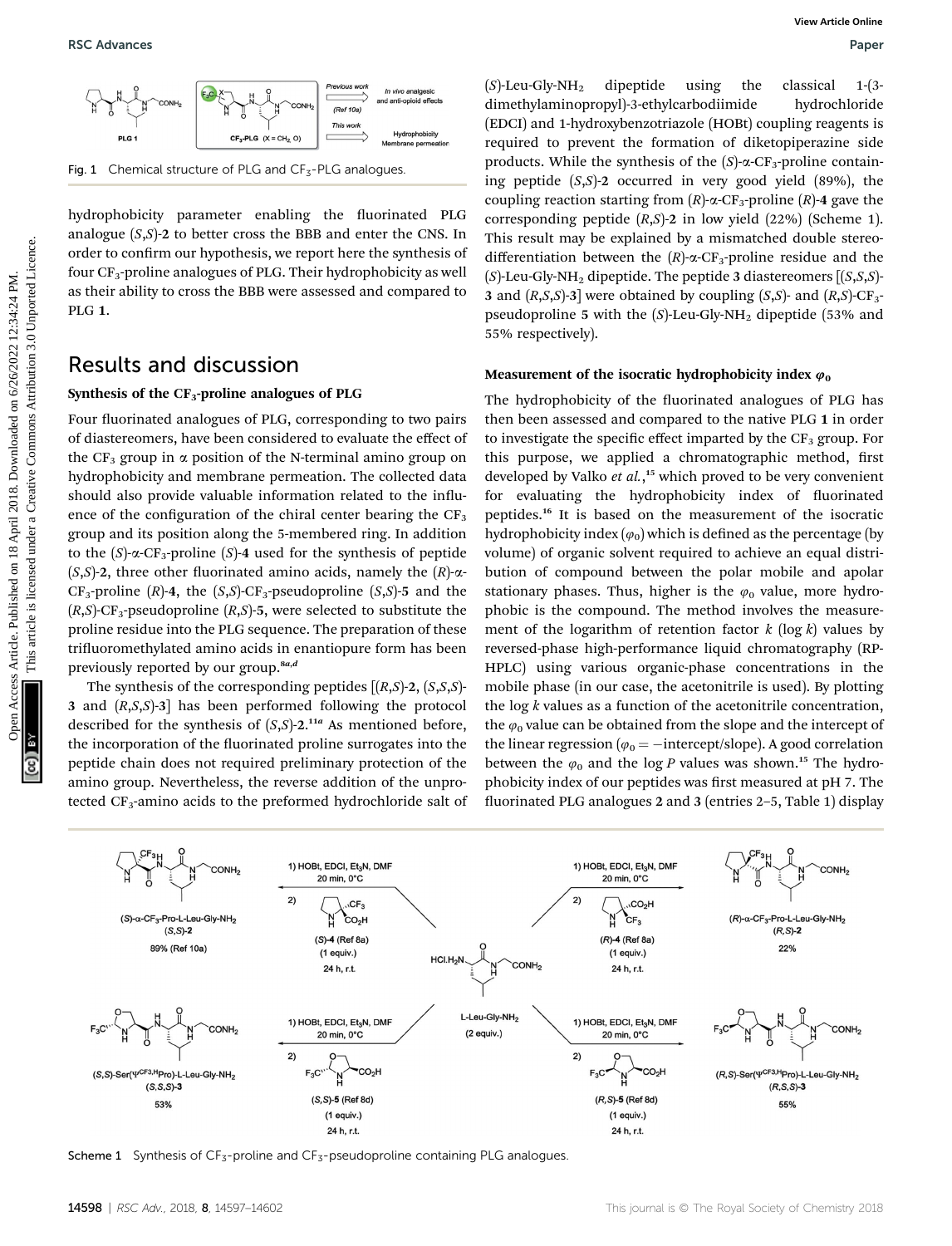Table 1  $\varphi_0$  values for PLG 1 and its fluorinated analogues 2 and 3

|       |                 | $\varphi_0^a$   |      |
|-------|-----------------|-----------------|------|
| Entry | Compound        | pH <sub>2</sub> | pH 7 |
| 1     | 1               | 9,2             | 12,3 |
| 2     | $(S,S)$ -2      | 19,9            | 31,3 |
| 3     | $(R, S) - 2$    | 17,9            | 31,8 |
| 4     | $(S, S, S)$ -3  | 25,3            | 27,5 |
| 5     | $(R, S, S) - 3$ | 30,4            | 30,8 |

 $a$  Parameter definition and its calculation is provided in Experimental section.

similar  $\varphi_0$  values (ca. 30) which are significantly higher (by a factor  $\sim$ 2.5) compared to the native PLG 1 (entry 1, Table 1). These results show that the incorporation of a  $CF_3$  group in  $\alpha$  position of the N-terminal amino group enhances the hydrophobic character of the corresponding peptide. However, the configuration of the stereocenter bearing the  $CF_3$  group as well as its position along the pyrrolidine ring does not seem to play a significant role (entries 2–5, Table 1). The  $\varphi_0$  values were then measured at pH 2 to investigate the impact of the possible ionic form of the PLG peptides 1–3 on the hydrophobicity parameter. The lower  $\varphi_0$  value observed for the native PLG 1 is consistent with its expected polar ionic state (entry 1, Table 1). Surprisingly, the fluorinated PLG analogues 2 and 3 display a different behaviour at pH 2. The PLG analogues 2 bearing an  $\alpha$ -CF<sub>3</sub>-proline exhibit significant decrease of their hydrophobicity index (entries 2 and 3, Table 1), the  $(R, S)$ -2 derivative being more sensitive than its diastereomer  $(S, S)$ -2. These results suggest that the protonation of the deactivated N-terminal amino group occurs at pH 2, increasing the polarity of the corresponding ionized peptides. In contrast, the pseudoproline containing derivatives 3 do not seem to be protonated at pH 2. Only a slight decrease in the  $\varphi_0$  value is observed for the  $(S, S, S)$ -3 (entry 4, Table 1), that of the  $(R, S, S)$ -3 diastereomer remaining almost unchanged (entry 5, Table 1). Nevertheless, the incorporation of a Tfm-AA residue at the N-terminal position of the PLG allows to significantly enhance the hydrophobic character.

#### Evaluation of the passive diffusion transport by parallel artificial membrane permeability assay (PAMPA)

We then decided to evaluate the ability of our fluorinated PLG analogues 2 and 3 to cross the BBB through passive diffusion.

Passive diffusion is a nonsaturable and spontaneous transport process that depends on physicochemical properties such as hydrophobicity, hydrogen bonding,  $pK_a$  or molecular weight. Therefore, such evaluation should allow us to assess the relevance of the  $CF_3$  group in the passive diffusion transport and thus, demonstrate the benefit in incorporating Tfm-AAs at the N-terminus of peptides. For this purpose, we used PAMPA method, first introduced by Kansy et al.,<sup>17</sup> and selected a mixture of porcine brain polar lipid extract as in vitro model of the BBB.<sup>18</sup> It consists in measuring the ratio of peptide that has been transferred from a donor well into an acceptor well through the artificial membrane (see Experimental part). The rate of permeation can be determined by the effective permeability  $(P_e)$  as well as the rate of transport values. The membrane retention value can also be obtained and reflects the strength of the interaction between the lipids that mimic the membrane and the peptide. While PLG 1 is known to cross the BBB,<sup>13</sup> its permeability was found to be very negligible and no peptide was retained in the membrane (entry 1, Table 2). Thus, PLG 1 seems to not display excellent physicochemical properties to transport through passive diffusion. This result correlates with the fact that PLG 1 has been reported to enter brain through a partially saturable transport system.<sup>14</sup> PLG analogues 2, bearing the  $\alpha$ -CF<sub>3</sub>-proline residue, show an ability to cross the membrane (entries 2 and 3, Table 2). According to the empirical BBB permeation prediction,<sup>19</sup> the peptide  $(R, S)$ -2 displays a poor effective permeability ( $P_e$  < 2.0  $\times$  10<sup>6</sup> cm s<sup>-1</sup>) while its diastereomer  $(S, S)$ -2 exhibits a moderate transport properties  $(2.0 \times 10^6 \le P_e \le 4.0 \times 10^6 \text{ cm s}^{-1})$ . Both peptides  $(S, S)$ -2 and  $(R, S)$ -2 were also found to have a strong interaction with the membrane. It is worth noting the relevant difference in terms of permeability due to the change of only one stereocenter in the molecules. On the contrary, none of the  $CF_3$ pseudoproline containing PLG analogues 3 reveal an ability to cross the membrane by passive diffusion nor a membrane affinity (entries 4 and 5, Table 2). The PAMPA assays have been performed at pH 7.4, a pH for which fluorinated PLG analogues 2 and 3 display similar hydrophobicity index values (see Table 1). Therefore, the signicant difference between the peptides 2 and 3 suggests that the nature of the 5-membered ring (pyrrolidine or oxazolidine) and the position along the ring as well as the absolute configuration of the carbon bearing the  $CF_3$  group play also a key role in the passive diffusion transport. Paper<br>
Tester 3. values for PLG1 and 18 Appendent and one-se 2 and 3<br>
Papers Articles Articles Articles Articles Articles Articles Articles Articles Articles Articles Articles Articles Articles Articles Articles Articles

Table 2 Effective permeability  $(P_e)$ , percentage of transport and membrane retention after 4 h in the PAMPA of PLG 1 and its fluorinated analogues  $2$  and  $3<sup>a</sup>$ 

| Entry | Compound       | $P_e$ (× 10 <sup>6</sup> ) <sup>b</sup> cm s <sup>-1</sup> | Transport $(\%)(4 h)^b$ | Membrane retention <sup>b</sup> |
|-------|----------------|------------------------------------------------------------|-------------------------|---------------------------------|
|       |                |                                                            |                         |                                 |
|       |                | $nd^c$                                                     | $nd^c$                  | nd <sup>c</sup>                 |
| 2     | $(S,S)$ -2     | $2.68 \pm 0.04$                                            | $5.34 \pm 0.08$         | 50%                             |
| 3.    | $(R, S) - 2$   | $0.31 \pm 0.03$                                            | $0.65\pm0.06$           | 30%                             |
| 4     | $(S, S, S)$ -3 | $nd^c$                                                     | $nd^c$                  | $nd^c$                          |
|       | $(R, S, S)$ -3 | nd <sup>c</sup>                                            | $nd^c$                  | $nd^c$                          |

<sup>a</sup> Data are expressed as the mean  $\pm$  SD.  $^b$  Parameters definitions and their calculations are provided in Experimental section. <sup>c</sup> Not determined.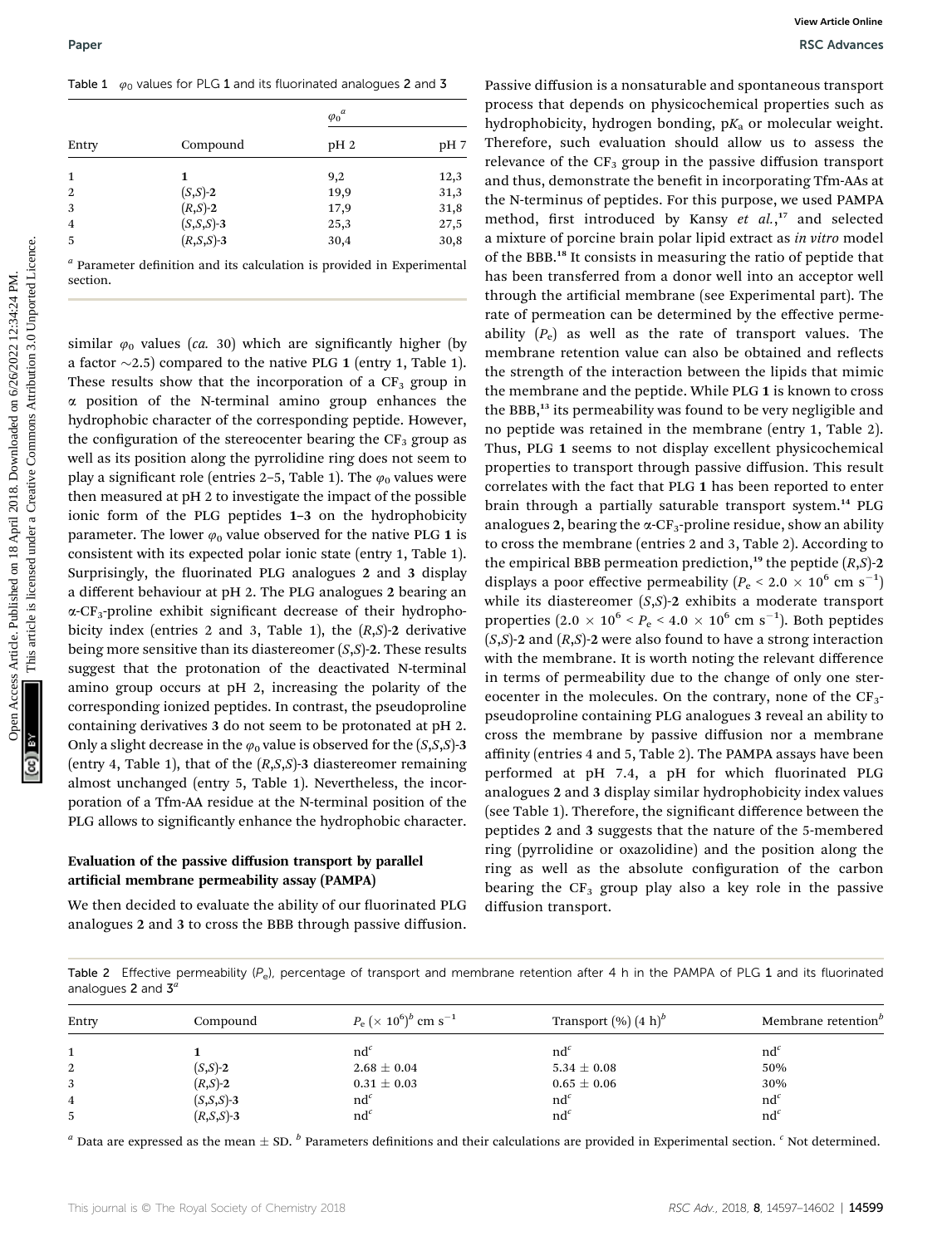### Conclusions

We demonstrate that the incorporation of a Tfm-AA residue at the N-terminal position of a peptide can be very useful to enhance its hydrophobic character. Moreover, depending on its position along the 5-membered pyrrolidine ring, the  $CF<sub>3</sub>$  group may promote passive diffusion transport. Thus, Tfm-AA residues could serve as potent BBB-shuttle to transport into the CNS compounds of interests that cannot cross the BBB. The use of peptide as BBB-shuttles is one of the most promising approaches to deliver safely drugs to the brain.<sup>20</sup>

### Experimental section

#### Synthesis of the  $CF_3$ -Proline analogues of PLG

Representative procedure for the peptide coupling reaction. To a solution of  $L$ -Leu-Gly-NH<sub>2</sub> hydrochloride salt (2 equiv.) in DMF were successively added at 0  $\rm{^{\circ}C}$  NEt<sub>3</sub> (4.1 equiv.), HOBt (1.5 equiv.) and EDCI (1.5 equiv.). The reaction mixture was stirred for 20 min at 0 °C and the CF<sub>3</sub>-proline surrogate  $(R)$ -4,  $(R,S)$ -5 or  $(S, S)$ -5 (1 equiv.) was added. After 20 min at 0 °C, the resulting solution was stirred overnight at room temperature and then diluted with  $CH_2Cl_2$  and water. The aqueous layer was extracted with  $CH_2Cl_2$  (3×) and the combined chlorinated extracts were washed with water, dried with MgSO<sub>4</sub>, filtered and concentrated under reduced pressure. Purification by flash chromatography gave fluorinated peptides  $(R, S)$ -2,  $(S, S, S)$ -3 and  $(R, S, S)$ -3 in 22– 53% yield.

 $(R)$ - $\alpha$ -CF<sub>3</sub>-Pro-L-Leu-Gly-NH<sub>2</sub>  $(R,S)$ -2. The tripeptide  $(R,S)$ -2 was prepared according to the representative procedure, with HCl.L-Leu-Gly-NH<sub>2</sub> (610 mg, 2.73 mmol, 2 equiv.), NEt<sub>3</sub> (844 µL, 5.60 mmol, 4.1 equiv.), HOBt (276 mg, 2.05 mmol, 1.5 equiv.), EDCI (391 mg, 2.05 mmol, 1.5 equiv.), and  $(R)$ - $\alpha$ -CF<sub>3</sub>-proline  $(R)$ -4 (250 mg, 1.37 mmol, 1 equiv.) in DMF (6 mL). Purication on silica gel (CH<sub>2</sub>Cl<sub>2</sub>/MeOH, 90 : 10) gave pure  $(R, S)$ -2 (110 mg, 22%) as colorless oil.  $R_f = 0.33$  (CH<sub>2</sub>Cl<sub>2</sub>/MeOH, 90 : 10);  $[\alpha]_D$ +20.1 (c 1.4 in MeOH). IR (neat): 3272, 2955, 1651, 1651, 1519, 1386, 1250 cm<sup>-1</sup>; <sup>1</sup>H NMR (400 MHz, CD<sub>3</sub>OD)  $\delta$  0.93 (d, J = 6.4 Hz, 3H, H<sub> $\delta$ </sub> Leu-H), 0.96 (d,  $J = 6.4$  Hz, 3H, H $_{\delta}$  Leu-H), 1.58– 1.72 (m, 3H, H<sub>β</sub> Leu-H, H<sub>γ</sub> Leu-H), 1.73–1.90 (m, 2H, H<sub>γ</sub> Pro-H), 2.12–2.28 (m, 2H, H<sub>β</sub> Pro), 3.02–3.14 (m, 2H, H<sub>δ</sub> Pro), 3.78 (d, J = 17.0 Hz, 1H,  $H_{\alpha}$  Gly-Ha), 3.91 (d,  $J = 17.0$  Hz, 1H,  $H_{\alpha}$  Gly-Hb), 4.41 (m, 1H, H<sub>α</sub> Leu-H); <sup>13</sup>C NMR (100.5 MHz, CD<sub>3</sub>OD)  $\delta$  22.0  $(CH_3, C_0$  Leu), 23.4 (CH<sub>3</sub>, C<sub> $\delta$ </sub> Leu), 25.9 (CH, C<sub> $\gamma$ </sub> Leu), 26.1 (CH<sub>2</sub>,  $C_{\gamma}$  Pro), 33.2 (CH<sub>2</sub>, C<sub>β</sub> Pro), 41.8 (CH<sub>2</sub>, C<sub>β</sub> Leu), 43.0 (CH<sub>2</sub>, C<sub>α</sub> Gly), 48.2 (CH<sub>2</sub>, C<sub>δ</sub> Pro), 53.5 (CH, C<sub>α</sub> Leu), 72.2 (q, J = 25.9 Hz, C, C<sub> $\alpha$ </sub> Pro), 127.4 (q, J = 283.7 Hz, C, CF<sub>3</sub>), 172.1 (C, C=O), 173.9 (C, C=O), 174.6 (C, C=O); <sup>19</sup>F NMR (376.2 MHz, CD<sub>3</sub>OD):  $\delta$  –78.9 (s, CF<sub>3</sub>); HRMS (ESI-TOF) calcd. for C<sub>14</sub>H<sub>24</sub>N<sub>4</sub>O<sub>3</sub>F<sub>3</sub> [M + H]<sup>+</sup> 353.1801, found 353.1801.

 $(2R,4S)$ -Ser( $\Psi$ <sup>CF3,H</sup>Pro)-L-Leu-Gly-NH<sub>2</sub> (R,S,S)-3. The tripeptide  $(R, S, S)$ -3 was prepared according to the representative procedure, with HCl.<sub>L</sub>-Leu-Gly-NH<sub>2</sub> (364 mg, 1.63 mmol, 1.5 equiv.), NEt<sub>3</sub> (690 µL, 4.34 mmol, 4 equiv.), HOBt (220 mg, 1.63 mmol, 1.5 equiv.), EDCI (311 mg, 1.63 mmol, 1.5 equiv.) and  $(2R,4S)$ -Ser $(\Psi^{\text{CF}^3,H}\text{Pro})$   $(R,S)$ -5 (200 mg, 1.08 mmol, 1 equiv.) in DMF (6 mL). Purification on silica gel (CH<sub>2</sub>Cl<sub>2</sub>/MeOH, 90 : 10)

gave pure  $(R, S, S)$ -3 (212 mg, 55%) as hygroscopic white solid.  $R_f$  $= 0.34$  (CH<sub>2</sub>Cl<sub>2</sub>/MeOH, 90 : 10); [ $\alpha$ ]<sub>D</sub> -12.2 (*c* 1.0 in MeOH); IR  $(\text{neat})$ : 3326, 2961, 2470, 1638, 1524, 1454, 1288 cm<sup>-1</sup>; <sup>1</sup>H NMR  $(400 \text{ MHz}, \text{CD}_3 \text{OD}) \delta 0.93 (\text{d}, J = 6.4 \text{ Hz}, 3H, H_{\delta} \text{ Leu-H}), 0.96 (\text{d}, J$  $= 6.0$  Hz, 3H, H<sub>δ</sub> Leu-H), 1.58–1.70 (m, 3H, H<sub>β</sub> Leu-H and H<sub>γ</sub> Leu-H), 3.77 (d,  $J = 16.9$  Hz, 1H,  $H_{\alpha}$  Gly-Ha), 3.90 (d,  $J = 16.9$  Hz, 1H,  $H_{\alpha}$  Gly-Hb), 4.11-4.21 (m, 3H,  $H_{\alpha}$   $\Psi$ pro-H and  $H_{\beta}$   $\Psi$ pro-Ha), 4.37 (t,  $J = 6.5$  Hz, 1H,  $H_{\alpha}$  Leu-H), 5.10 (d,  $J = 6.0$  Hz, 1H,  $H_{\delta}$  $\Psi$ pro-H); <sup>13</sup>C NMR (100.5 MHz, CD<sub>3</sub>OD)  $\delta$  21.7 (CH<sub>3</sub>, C<sub> $\delta$ </sub> Leu), 23.5 (CH<sub>3</sub>, C<sub> $\delta$ </sub> Leu), 25.5 (CH, C<sub> $\gamma$ </sub> Leu), 42.0 (CH<sub>2</sub>, C<sub> $\beta$ </sub> Leu), 43.1  $(CH_2, C_{\alpha}$  Gly), 53.1 (CH,  $C_{\alpha}$  Leu), 60.8 (CH,  $C_{\alpha}$   $\Psi$ pro), 70.6 (CH<sub>2</sub>,  $C_{\beta}$  Ψpro), 89.1 (q, J = 33.6 Hz, CH,  $C_{\delta}$  Ψpro), 125.1 (q, J = 282.8 Hz, C, CF<sub>3</sub>), 174.2 (C, C=O), 174.6 (C, C=O), 175.0 (C, C= O); <sup>19</sup>F NMR (376.2 MHz, CD<sub>3</sub>OD)  $\delta$  –85.3 (bs, CF<sub>3</sub>); HRMS (ESI-TOF) calcd. for  $C_{13}H_{22}N_4O_4F_3$  [M + H]<sup>+</sup> 355.1593, found 355.1601.

 $(2S, 4S)$ -Ser( $\Psi$ <sup>CF<sup>3</sup>,H</sub>Pro)-L-Leu-Gly-NH<sub>2</sub> (S,S,S)-3. The tripep-</sup> tide (S,S,S)-3 was prepared according to the representative procedure, with HCl.L-Leu-Gly-NH2 (1.11 g, 4.63 mmol, 2 equiv.), NEt<sub>3</sub> (1.5 mL, 9.50 mmol, 4.1 equiv.), HOBt (469 mg, 3.47 mmol, 1.5 equiv.), EDCI (664 mg, 3.47 mmol, 1.5 equiv.), and  $(2S, 4S)$ -Ser $(\Psi^{\text{CF}^3,H}\text{Pro})$   $(S, S)$ -5 (426 mg, 2.32 mmol, 1 equiv.) in DMF (10 mL). Purification on silica gel  $(CH_2Cl_2/MeOH,$ 90 : 10) gave pure  $(S, S, S)$ -3 (434 mg, 53%) as white solid.  $R_f =$ 0.34 (CH<sub>2</sub>Cl<sub>2</sub>/MeOH, 90 : 10); mp 150 °C; [ $\alpha$ ]<sub>D</sub> -41.8 (c 0.9 in MeOH); IR (neat): 3301, 2419, 1782, 1558, 1435, 1289 cm $^{-1}$ ;  $^1\mathrm{H}$ NMR (400 MHz, CD<sub>3</sub>OD)  $\delta$  0.95 (d,  $J = 6.4$  Hz, 3H, H<sub> $\delta$ </sub> Leu-H), 0.99 (d,  $J = 6.4$  Hz, 3H, H<sub>a</sub> Leu-H), 1.58–1.64 (m, 2H, H<sub>B</sub> Leu-H), 1.68 (m, 1H, H<sub> $\gamma$ </sub> Leu-H), 3.64 (t, J = 7.3 Hz, 1H, H<sub>B</sub>  $\Psi$ pro-Ha), 3.74 (d,  $J = 17.4$  Hz, 1H, H<sub>a</sub> Gly-Ha), 3.92 (d,  $J = 17.4$  Hz, 1H, H<sub>α</sub> Gly-Hb), 3.98 (t, J = 7.3 Hz, 1H, H<sub>α</sub> Ψpro-H), 4.21 (t, J = 7.3 Hz, 1H,  $H_B$   $\Psi$ pro-Hb), 4.35 (t, J = 6.9 Hz, 1H,  $H_\alpha$  Leu-H), 5.14  $(q, J = 5.5 \text{ Hz}, 1H, H_{\delta} \Psi \text{pro-H});$  <sup>13</sup>C NMR (100.5 MHz, CD<sub>3</sub>OD)  $\delta$  22.0 (CH<sub>3</sub>, C<sub> $\delta$ </sub> Leu), 23.3 (CH<sub>3</sub>, C<sub> $\delta$ </sub> Leu), 25.9 (CH, C<sub> $\gamma$ </sub> Leu), 41.4  $(CH_2, C_\beta$  Leu), 43.1 (CH<sub>2</sub>, C<sub>α</sub> Gly), 54.0 (CH, C<sub>α</sub> Leu), 60.2 (CH, C<sub>α</sub>  $\Psi$ pro), 71.4 (CH<sub>2</sub>, C<sub>β</sub>  $\Psi$ pro), 89.4 (q, J = 33.6 Hz, CH, C<sub>δ</sub>  $\Psi$ pro), 125.0 (q,  $J = 282.8$  Hz, C, CF<sub>3</sub>), 172.3 (C, C=O), 174.2 (C, C=O), 175.0 (C, C=O); <sup>19</sup>F NMR (376.2 MHz, CD<sub>3</sub>OD)  $\delta$  -86.1 (d, J = 5.5 Hz, CF<sub>3</sub>); HRMS (ESI-TOF) calcd. for  $C_{13}H_{22}N_4O_4F_3$  [M + H]<sup>+</sup> 355.1593, found 355.1587. BSC Advances Articles. Specifies Articles. Articles Articles. The published on 18 April 2018. Download the material and the intervention of a Tim-AA residue in (i.e)  $\frac{1}{2}$  are the stemminal position data intervention

#### Isocratic hydrophobicity index  $\varphi_0$

An Agilent 1200 series high-performance liquid chromatograph coupled to an ELSD detector was used. The reversed-phase HPLC measurements were carried out on a Zorbax® RX-C18 analytical column (4.6  $\times$  250 mm, 5 µm). The mobile phase was 50 mM ammonium acetate and HPLC grade acetonitrile as organic modifier (pH 7.0) or TFA 0.1% buffer aqueous solution and 0.1% TFA HPLC grade acetonitrile (pH 2). The mobile phase flow rate was ranging from 0.1–1.0 mL  $\mathrm{min}^{-1}.$  The dead time  $(t_0)$ was measured by injecting sodium nitrate together with the sample at a concentration of 10 mM. The samples were dissolved at 1 mg/1 mL in water. Few drops of acetonitrile were added when the dissolution of the peptide was incomplete. The logarithm of retention factor  $k \left( \log k \right)$  values were obtained according to the eqn (1):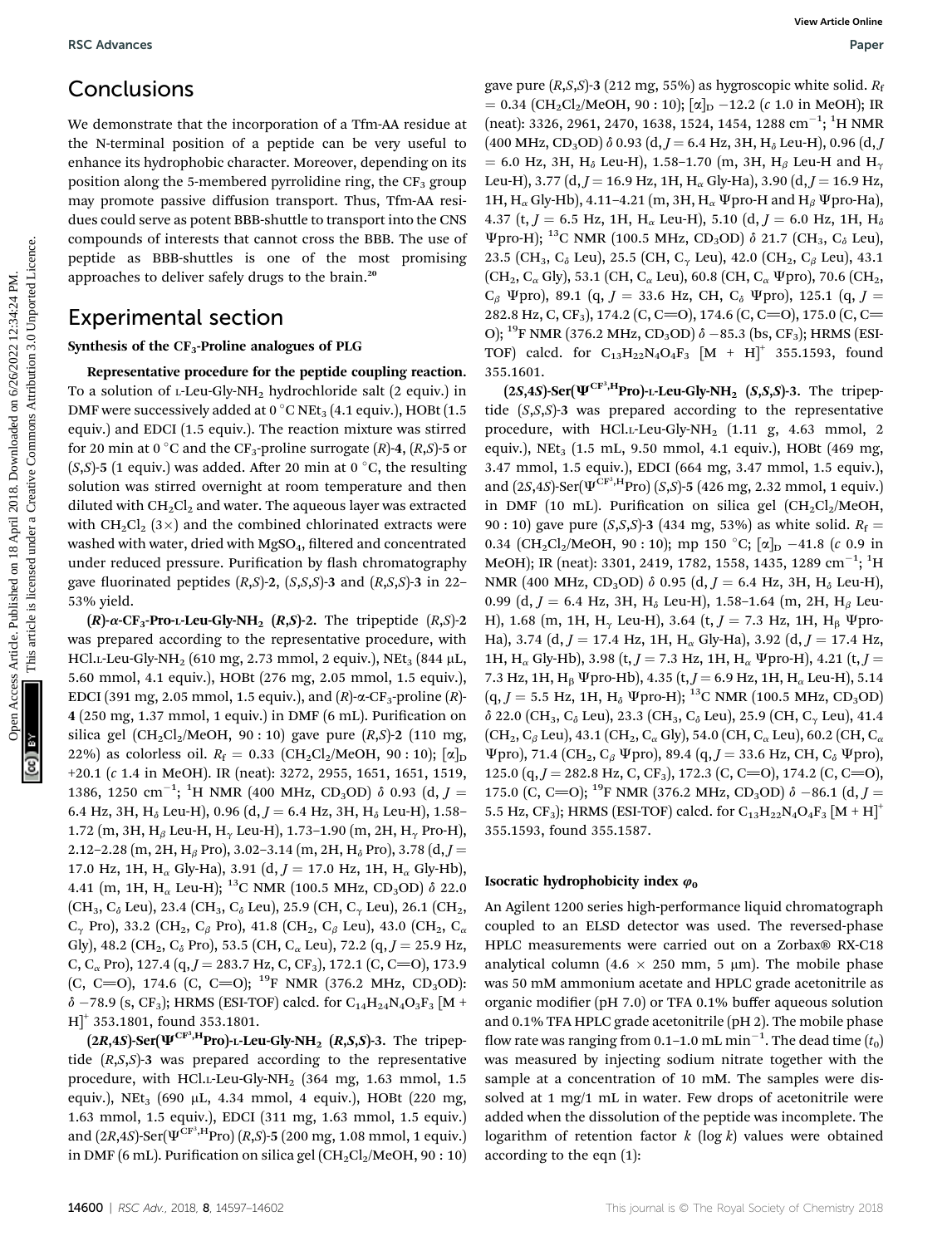$$
\log k = \log \left( \frac{t_{\mathsf{R}} - t_0}{t_0} \right) \tag{1}
$$

where  $t<sub>R</sub>$  is the retention time of the compound and  $t<sub>0</sub>$  the retention time of the unretained sodium nitrate solute.

The log k values were plotted as a function of the acetonitrile concentration. The slope  $(S)$  and the intercept  $(\log k_{\rm w})$  values were calculated from at least three concentrations of acetonitrile. The correlation coefficients of the linear fit were higher than 0.99. The isocratic hydrophobicity index  $\varphi_0$  was calculated according to the eqn (2):

$$
\varphi_0 = -\log k_{\rm w}/S \tag{2}
$$

where  $\log k_{\rm w}$  is the  $\log k$  value extrapolated to the 0% acetonitrile concentration.

#### Parallel artificial membrane permeability assay (PAMPA)

The PAMPA was used to measure the capacity of the peptides 1– 3 to cross the BBB by passive diffusion. The effective permeability  $(P_e)$  of the compounds was determined at an initial concentration of 5 mM. The buffer solution was prepared from a commercially concentrated one, supplied by pION. Following the manufacturer's instructions, system solution was adjusted to pH 7.4 using a 0.5 M NaOH solution. The compounds to be analyzed were dissolved in a mixture of buffer solution with 20% of 1-propanol used as co-solvent to ensure their solubility. The PAMPA sandwich was separated, and the donor wells were filled with 195  $\mu$ L of each compound. A magnetic stirrer was placed in each well. The acceptor plate was put into the donor plate, ensuring that the underside of the membrane was in contact with the buffer. Then,  $4 \mu L$  of a mixture of phospholipids from a porcine polar brain extract  $(20 \text{ mg } \text{mL}^{-1})$  in dodecane (composition: 12.6% phosphatidylcholine (PC), 33.1% phosphatidylethanolamine (PE), 18.5% phosphatidylserine (PS), 4.1% phosphatidylinositol (PI), 0.8% phosphatidic acid and 30.9% of other compounds) was added to the filter of each well, followed by 200  $\mu$ L of buffer solution. The plate was then covered and incubated at room temperature in a saturated humidity atmosphere for 4 h under orbital agitation at 25  $\mu$ m of unstirred water layer (UWL). After this period, the solution from the donor and acceptor plates was transferred to the UPLC vials. 100  $\mu$ L of each acceptor and donor samples and 100  $\mu$ L of  $t_0$  samples were injected into the UPLC apparatus. Acceptor samples were analyzed by MALDI-TOF in order to study the presence of not degraded peptides and confirm their crossing. The effective permeability  $(P_e)$  after 4 h was calculated using eqn (3) and the percentage of transport with eqn (4): Paper<br>
Yearneth on the stress of the compound and  $x_0$  the compound and  $x_0$  and article is licensed as dedifference of<br>
tectricities are recorded on the density are compound and  $x_0$  the compounded on the stress<br>
tect

$$
P_{\rm e} = \frac{-218.3}{t} \log \left[ 1 - \frac{2C_{\rm A}(t)}{C_{\rm D}(t_0)} \right] 10^{-6} \text{cm s}^{-1} \tag{3}
$$

Transport (
$$
\degree
$$
) =  $\frac{C_{\text{A}}(t)}{C_{\text{D}}(t_0)} \times 100$  (4)

where t is time (h),  $C_A(t)$  is the peptide concentration in the acceptor well at time t, and  $C_D(t_0)$  is the peptide concentration in the donor well at 0 h.

Membrane retention was also calculated as the difference of product at  $t_0$  and after 4 h in the donor and acceptor compartments.

### Conflicts of interest

There are no conflicts to declare.

### Acknowledgements

French partner thanks the French Fluorine Network.

### References

- 1 (a) S. Ghosh, Chem. Today, 2016, 34, 5; (b) K. Fosgerau and
- T. Hoffmann, Drug Discovery Today, 2015, 20, 122; (c) T. Uhlig, T. Kyprianou, F. G. Martinelli, C. A. Oppici, D. Heiligers, D. Hills, X. R. Calvo and P. Verhaert, EuPa Open Proteomics, 2014, 4, 1.
- 2 (a) R. Smits, C. D. Cadicamo, K. Burger and B. Koksch, Chem. Soc. Rev., 2008, 37, 1727; (b) X.-L. Qiu and F.-L. Qing, Eur. J. Org. Chem., 2011, 3261; (c) J. L. Aceña, A. E. Sorochinsky and V. A. Soloshonok, Synthesis, 2012, 44, 1591.
- 3 (a) M. Salwiczek, E. K. Nyakatura, U. I. M. Gerling, S. Ye and B. Koksch, Chem. Soc. Rev., 2012, 41, 2135; (b) V. H. Dalvi and P. J. Rossky, Proc. Natl. Acad. Sci. U. S. A., 2010, 107, 13603; (c) Q. A. Huchet, B. Kuhn, B. Wagner, H. Fischer, M. Kansy, D. Zimmerli, E. M. Carreira and K. Müller, J. Fluorine Chem., 2013, 152, 119; (d) J. R. Robalo, S. Huhmann, B. Koksch and A. V. Verde, Chem, 2017, 3, 881–897.
- 4 (a) U. I. M. Gerling, M. Salwiczek, C. D. Cadicamo, H. Erdbrink, C. Czekelius, S. L. Grage, P. Wadhwani, A. S. Ulrich, M. Behrends, G. Haufe and B. Koksch, Chem. Sci., 2014, 5, 819; (b) S. Huhmann, E. K. Nyakatura, H. Erdbrink, U. I. M. Gerling, C. Czekelius and B. Koksch, J. Fluorine Chem., 2015, 175, 32.
- 5 (a) B. Koksch, N. Sewald, H.-J. Hofmann, K. Burger and H.-D. Jakubke, J. Pept. Sci., 1997, 3, 157; (b) V. Asante, J. Mortier, G. Wolber and B. Koksch, Amino Acids, 2014, 46, 2733.
- 6 For review on the use of <sup>19</sup>F NMR, see:(*a*) E. N. G. Marsh and Y. Suzuki, ACS Chem. Biol., 2014, 9, 1242; (b) A. Vulpetti and C. Dalvit, Drug Discovery Today, 2012, 17, 890; (c) H. Chen, S. Viel, F. Ziarelli and L. Peng, Chem. Soc. Rev., 2013, 42, 7971.
- 7 M. Schlosser, Angew. Chem., Int. Ed., 1998, 37, 1496.
- 8 (a) G. Chaume, M.-C. Van Severen, S. Marinkovic and T. Brigaud, Org. Lett., 2006, 8, 6123; (b) G. Chaume, M.-C. Van Severen, L. Ricard and T. Brigaud, J. Fluorine  $Chem.$ , 2008, 129, 1104;  $(c)$  C. Caupène, G. Chaume, L. Ricard and T. Brigaud, Org. Lett., 2009, 11, 209; (d) G. Chaume, O. Barbeau, P. Lesot and T. Brigaud, J. Org. Chem., 2010, 75, 4135; (e) J. Simon, T. T. Nguyen, E. Chelain, N. Lensen, J. Pytkowicz, G. Chaume and T. Brigaud, Tetrahedron: Asymmetry, 2011, 22, 309; (f) N. Lensen, J. Marais and T. Brigaud, Org. Lett., 2015, 17, 342; (g) H. Lubin, J. Pytkowicz, G. Chaume, G. Sizun-Thome and T. Brigaud, J. Org. Chem., 2015, 80, 2700.